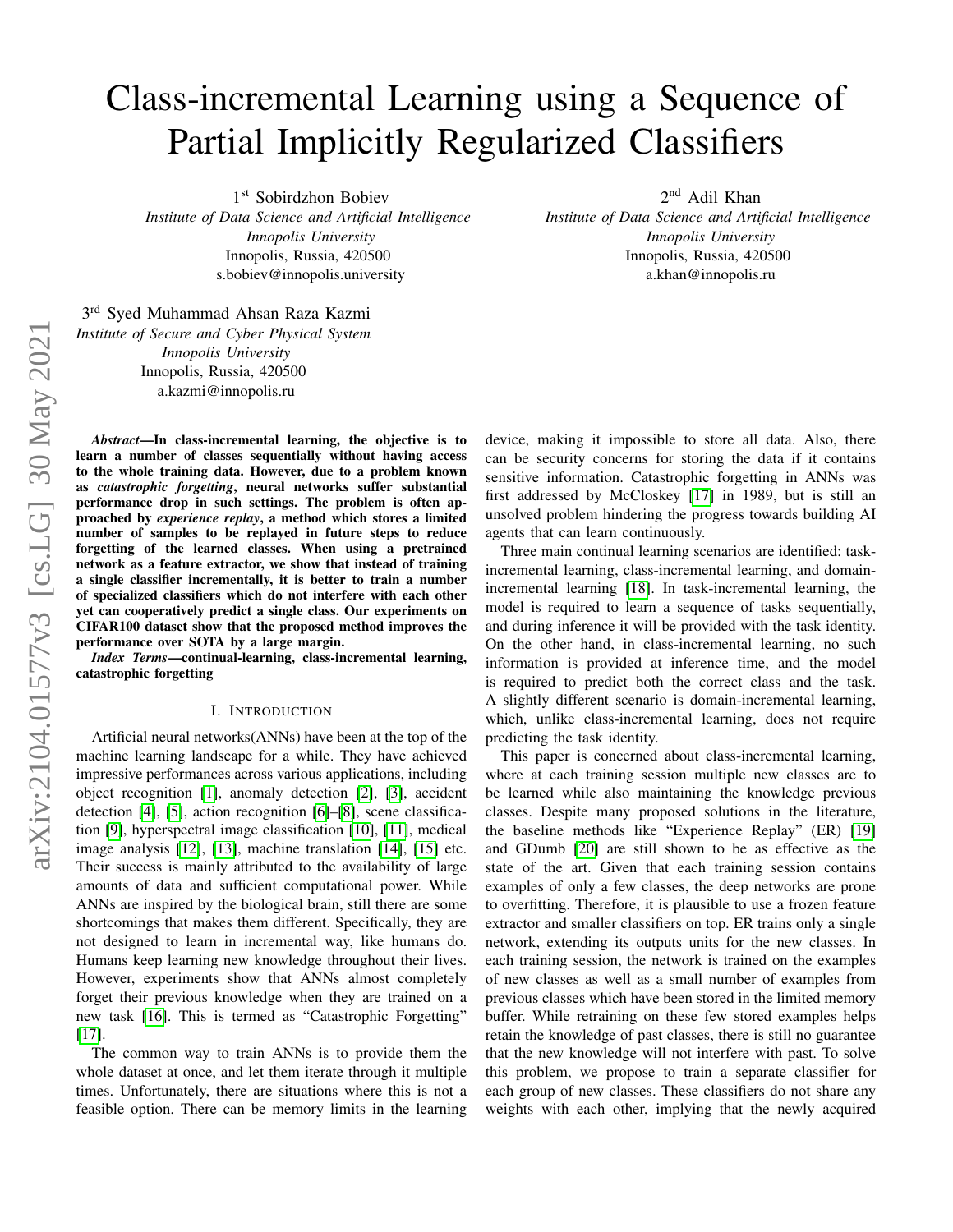

<span id="page-1-0"></span>Fig. 1. Model architecture. It consists of a feature extractor **F** (pale-blue trapezoid) and a growing number of classifiers (orange trapezoids), followed by the final layer  $S$  which concatenates all classifier outputs together and applies the softmax function. At each training session  $i$ , only the newly added classifier  $C_i$  is trained while the previous classifiers and the feature extractor are kept frozen. The frozen modules are represented by dashed borders.

knowledge will be stored separately without overriding others.

# II. RELATED WORK

In the following, we present some of the continual learning method existing in the literature. We divide these methods into three groups which mainly rely on one of the three ideas: replay, regularization, and architectural techniques, which are all described in the following subsections.

# *A. Replay Methods*

A straightforward solution to prevent catastrophic forgetting is to revisit the previous tasks. Rehearsal methods accomplish this by storing a small portion of the seen examples for later retraining. When the model is faced with new training data, it augments it with memory samples to reduce the forgetting of previous knowledge.

iCaRL [\[21\]](#page-6-6) uses the nearest-mean-of-exemplars classification approach, classifying items to the class with the nearest center. It uses a heuristic approach for updating the memory buffer, prioritizing items based on their proximity to their class mean. Together with network distillation, it has been able to learn in class-incremental learning scenario. Gradient Episodic Memory (GEM) [\[22\]](#page-6-7) is designed for task-incremental learning from streaming data. In this setting, the model receives a series of tuples  $(x, t, y)$  consisting of input, task label, and target, respectively. GEM uses the memory samples not for replay but to serve the inequality constraints that prevents the loss for the past tasks to decrease. Replay using Memory Indexing (REMIND) [\[23\]](#page-6-8) applies quantization to the extracted feature maps from deeper layers of a CNN and stores their indices in memory. This results in a compressed representation and allows for much more number of stored examples. REMIND's architecture consists of a frozen feature extractor followed by a trainable classifier. REMIND was shown to outperform existing approaches in a streaming setup on the datasets ImageNet, and CORe50 [\[24\]](#page-6-9).

*a) Rethinking Experience Replay [\[19\]](#page-6-4):* The authors emphasize that *simple experience replay*(or simple rehearsal) [\[25\]](#page-6-10) is still as effective as state of the art if certain issues are resolved. As stated by the authors, the three important issues with this approach are: overfitting to stored examples, biased prediction and accuracy towards the later classes, and non-i.i.d stored data in cases where the buffer is small. Their proposals include an additional bias correction layer (BiC) [\[26\]](#page-6-11), exponential decay of learning rate, and balanced sampling for the memory buffer. In their reported results ER has outperformed SOTA sophisticated replay methods such as iCaRL [\[21\]](#page-6-6), GEM [\[22\]](#page-6-7), A-GEM [\[27\]](#page-6-12), and HAL [\[28\]](#page-6-13), sometimes by a very large margin.

*b) GDumb [\[20\]](#page-6-5):* is a recent paper that questioned our progress in continual learning. It proposes a simple and most generic baseline for continual learning. It basically maintains a balanced memory buffer and only trains on the samples contained in it. The reported results have shown that it outperforms many SOTA methods in their respective settings for which they were designed to. GDumb serves a strong baseline for all continual settings including class-incremental learning.

# *B. Regularization Methods*

These methods impose a type of regularization that helps retain the learned knowledge of past tasks. They do it by adding additional loss terms to the loss function.

Learning without forgetting (LwF) [\[29\]](#page-6-14) presented a modification to the standard fine-tuning. A new network is initialized as a copy of the old one with an extension of the output layer(called *multihead* approach) for the new task. A distillation loss is added between old and new task heads so the new network is reminded of the old tasks indirectly. In backward pass, only the new network is updated.

Elastic Weight Consolidation (EWC) [\[30\]](#page-6-15) and Synaptic Intelligence (SI) [\[31\]](#page-6-16) both try to approximate the importance of each of the parameters for previous tasks and selectively apply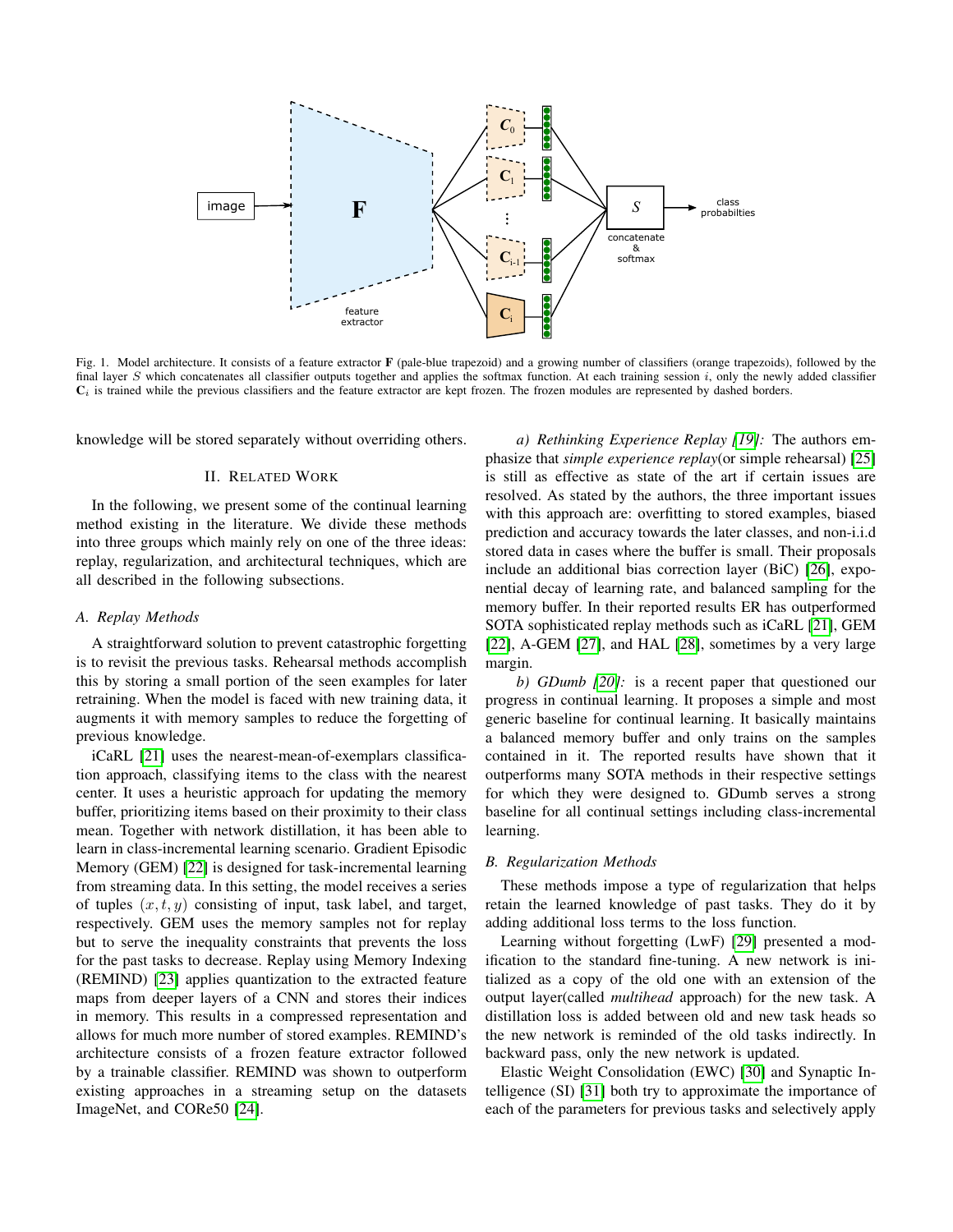regularization to limit their change. Regularization methods alone, as several papers demonstrate, are not sufficient for proper class-incremental learning [\[16\]](#page-6-1), [\[32\]](#page-6-17).

# *C. Architectural Methods*

Architectural methods try to manipulate weights, neurons, layers, or architecture of the network to protect the learned knowledge while acquiring a new one. They either use fixed or dynamic architectures. These methods have the advantage of completely eliminating interference between tasks while allowing knowledge transfer between them. However, practically, they are coupled with scalability issues as the number of tasks grow.

"Progressive Neural Networks"(PNN) [\[33\]](#page-6-18) inherently target the task-incremental learning. Their architecture grows laterally, each time adding a new neural network, called "columns", for a new task. The new columns have connections to other layers of previous networks and thus, highly benefit from knowledge transfer. Once a column is trained, it will be kept frozen making the PNNs completely immune to catastrophic forgetting. A big issue with PNNs is that they keep growing too large, limiting their use in practice to only a small number of tasks. "Compacting, Picking and Growing" (CPG) [\[34\]](#page-6-19) tries to overcome this issue by dynamically controlling the architecture of the network in an efficient way. The weights of the network are grouped into "compact" and "free", where the newly added weights are considered free until they are trained and then compacted. For each new task, a learnable binary mask is created and applied to the compact weights to select a subset of them. Then this task is learnt using this subset of compact weights and the free weights. The network is grown during the training if the performance does not reaching a satisfactory level, providing more free weights. The training is followed by pruning to compact the newly learned weights. This method is useful in scenarios with less number but larger tasks.

*1) Similarity with other works:* Here we specifically mention some of the similar works in the literature and point out the differences with our ours. Our main difference is that we train a set of specialized classifiers dedicated to each class group while also making them able to detect if a sample is from previous classes.

Aljundi et al. [\[35\]](#page-6-20) trained a specialized model for each new task and proposed a method for choosing the relevant one at inference time. Specifically, by training separate autoencoders describing each task's data distribution, during inference they are able to choose the most relevant model for which the corresponding autoencoder has the least reconstruction error. After an autoencoder for a task is trained, it is used to select the most relevant task to the current task. Then the classifier model is trained based on the most related tasks.

AR1 [\[36\]](#page-6-21) trains a linear classifier on top of a feature extractor. In each phase, a new linear classifier is trained for the current group of classes. Then a mean-normalization is applied to the weights of this classifier to eliminate the prediction bias. In testing, the prediction of the model is the

softmax over outputs of all classifiers. The difference with our method is that we use deeper classifiers, while they do not. On the other hand, we use memory buffer, but AR1 doesn't use one.

# III. METHODS

Our purpose is to sequentially train on a number of disjoint datasets containing different classes. Relying on a pretrained deep feature extractor, we only consider training small networks on top of it. The traditional way is to construct and train a single head with expanding output units to facilitate the prediction of new classes. However, despite the replay mechanism, the single head is still not sufficiently equipped against catastrophic forgetting. We improve the situation by instead training much smaller classifiers, one at a time that are specific only to new classes in the training session. For a descriptive diagram of our method, please see Fig. [1.](#page-1-0) In the following paragraph, we further formalize the training setting and details of our method.

In class-incremental learning we aim to train a network on a sequence of datasets  $\mathcal{D}_i = (x_i^j, y_i^j)_{j=1}^{n_i}$  with inputs  $x_i^j$  and labels  $y_j^i \in \mathcal{Y}_i$ , where  $\mathcal{Y}_i \cap \mathcal{Y}_k = \emptyset$  for any  $i \neq k$ . Note that in the training session i only the dataset  $\mathcal{D}_i$  is available. Suppose we are allowed to store a small number of examples from the current training session in a limited memory buffer. We denote the samples in the memory buffer by  $\mathcal{M}_i$  and its capacity by B, thus  $\mathcal{M}_i \leq B$ . The memory can be updated with new examples at each training session. Having access to past examples through the memory buffer, the training data for the *i*-th session will then consist of  $\mathcal{D}_i \cup \mathcal{M}_i$ .

Let  $F(\cdot)$  be the feature extraction network. Our approach is that at *i*-th training session we create a new classifier  $C_i$ network with  $|\mathcal{Y}_i|$  output units that classifies between the new classes. The final classification is done through the final layer  $S(\cdot)$  = Softmax( $\oplus$ (·)) which simply concatenates the outputs of all classifiers and then applies the softmax. The objective is to minimize the cross entropy loss between the outputs of the final layer and the true target over all training samples:

$$
\mathcal{L}_{\theta_i}(x, y) = -\sum_j^C t_j \log(S(c_0, \ldots, c_i)_j)
$$

where

$$
c_k = \mathbf{C}_k(\mathbf{F}(x)) \quad \text{for} \quad k = 0, \dots, j
$$
  
\n
$$
\theta_i - \text{parameters of the last classifier, } \mathbf{C}_i
$$
  
\n
$$
t - \text{the one-hot encoded vector of target } y
$$
  
\n
$$
C = \sum_{k=1}^i |\mathcal{Y}_k| \quad \text{(i.e. the number of classes seen so far)}
$$

Note that only the last classifier is trained, while the loss is a function of the outputs of all classifiers. In this way, the last classifier is adjusting itself to respect the prediction of previous classifiers. In other words, it is learning to produce higher output values for the samples belonging to its feature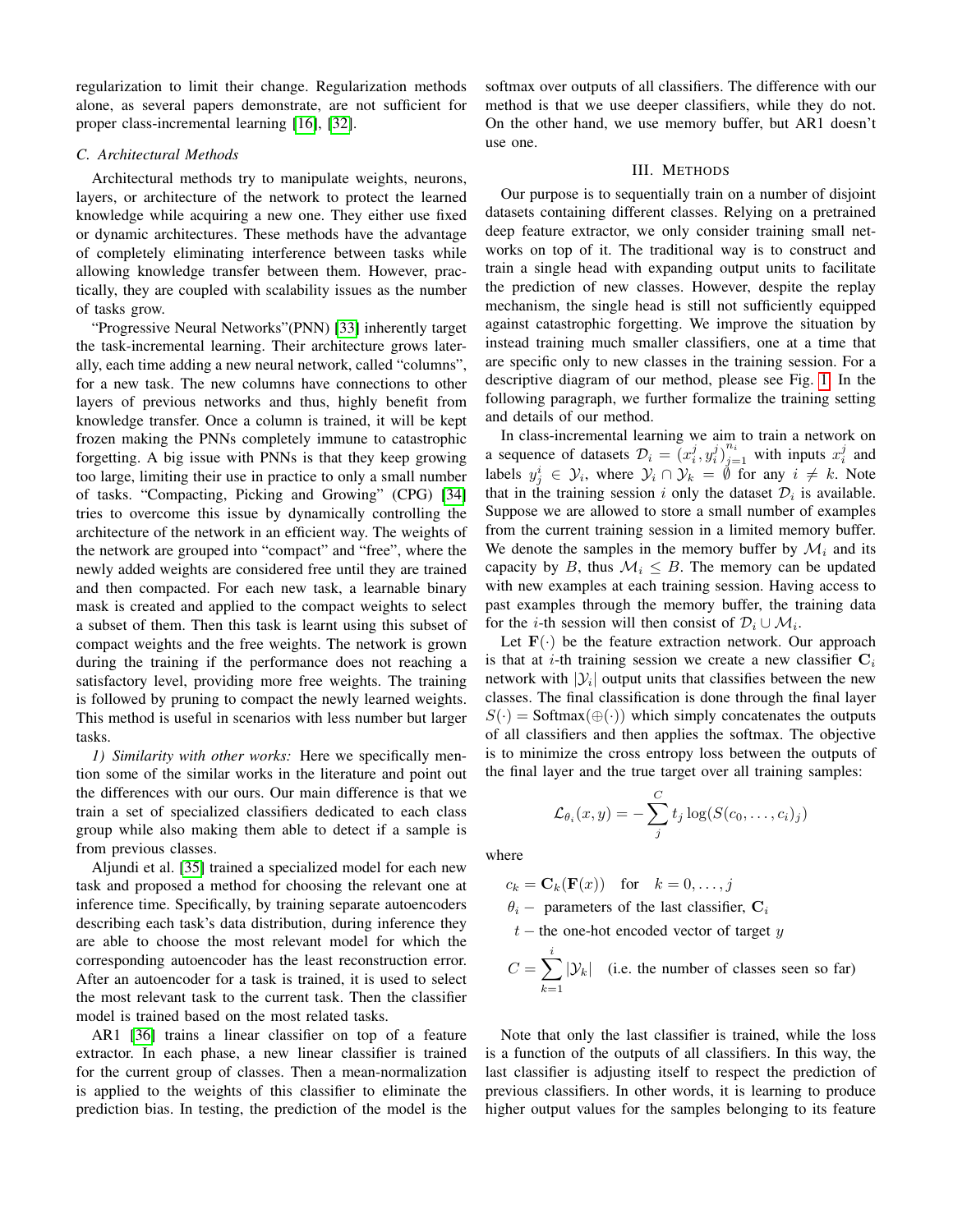space (the new classes in the current training session) while suppressing itself for the samples belonging to previous classifiers. Although all of the classifiers are in a sense "partial", i.e. they can only predict the classes belonging to them, they also see previous classes during the training as "negative" examples acting like a regularizer which makes them even stronger and robust. We also emphasize that since the previous classifiers are frozen, it eliminates the problem of "forgetting" for them.

# *A. Memory buffer*

As the memory should be kept updated to include new samples, a sampling strategy has to decide which examples should be selected or removed. We adopt the greedy sampling approach described in [\[20\]](#page-6-5). It randomly replaces some of the old examples in the memory with the new ones, while trying to satisfy the balancing constraint, that is, to maintain an equal number of examples for each class.

## *B. Training*

Training consists of multiple sessions. At the beginning of each training session, a classifier is constructed which has the output size equal to the number of classes in the training data. Training objective is to learn the parameters of this new classifier. We train it by mini-batch gradient descent where each mini-batch contains an equal number of samples from the current dataset and the memory buffer. At the end of each training session the memory buffer is updated with new samples.

# *C. Early Stopping*

As the number of examples per class in the memory keeps decreasing over time, the model becomes prone to overfitting. Therefore, an early stopping mechanism is essential. We propose that a portion of the data should be held for validation. Apart from splitting the incoming data into train and validation parts, we also dedicate a part of the memory for validation samples. We make sure that the part of the memory for training gets updated only with the samples in the training set, and similarly the validation part of the memory gets updated only with the samples in the validation set.

## *D. Bias correction layer*

Since the mini-batches contain nonequal number of samples from the old and new classes, it poses a class imbalance problem. This problem has been first addressed in [\[26\]](#page-6-11) and the authors proposed a simple yet effective solution, called Bias Correction (BiC). It is a layer containing only two parameters and applies a linear transformation to the output logits belonging to new classes  $\mathcal{Y}_i$  as follows:

$$
q_k = \begin{cases} \alpha o_k + \beta & k \in \mathcal{Y}_i \\ o_k & otherwise \end{cases}
$$

where  $\alpha$  and  $\beta$  are the bias parameters and  $o_k$  is the output logits of the final layer. The BiC layer is trained separately at the end of each training session with a small amount of data as it contains only two parameters.

<span id="page-3-1"></span>TABLE I ACCURACIES AT THE END OF THE TRAINING. CIFAR100 SPLIT INTO 5, 10, AND 20 PARTS.

| <b>Splits</b> |       | 10    |       | 20    |       |       |
|---------------|-------|-------|-------|-------|-------|-------|
| Memory        | 2000  | 500   | 1000  | 2000  | 1000  | 2000  |
| GDumb         | 48.24 | 23.79 | 39.89 | 48.74 | 39.57 | 47.83 |
| ER w/ BiC     | 57.89 | 42.46 | 48.97 | 54.68 | 48.78 | 55.23 |
| Ours          | 67.83 | 56.45 | 63.48 | 65.79 | 61.60 | 63.25 |

<span id="page-3-0"></span>TABLE II NUMBER OF TRAINABLE PARAMETERS IN EACH OF THE EXPERIMENT SETTINGS, WHEN TRAINING ON CIFAR100 SPLIT INTO 5, 10, AND 20 PARTS.

| Method | # trainable parameters |                      |                      |  |  |  |
|--------|------------------------|----------------------|----------------------|--|--|--|
|        | 5 splits               | 10 splits            | 20 splits            |  |  |  |
| GDumb  | 118K                   | 118K                 | 118K                 |  |  |  |
| ER     | 118K                   | 118K                 | 118K                 |  |  |  |
| Ours   | $17K \rightarrow 86K$  | $8K \rightarrow 82K$ | $4K \rightarrow 80K$ |  |  |  |

## IV. EXPERIMENTAL RESULTS

We consider the class-incremental learning scenario on CIFAR100 dataset by splitting it into 5, 10, and 20 disjoint parts, each part containing 20, 10, and 5 classes respectively. In all of our experiments, we use the same class ordering which is obtained by random shuffling. We also run experiments with different memory sizes. We compare our method against two state-of-the-art baselines: ER equipped with BiC, and GDumb.

#### *A. Implementation details*

For feature extraction, we use a EfficientNet-B0 network [\[37\]](#page-6-22) that is pretrained on ImageNet. We remove from it the final convolution layer, the output layer and the final MBConv block. Since this feature extractor accepts inputs of size  $224 \times 224$ , we resize the CIFAR100 images which are  $32 \times 32$  to match the input size. The feature extractor is kept frozen in all experiments of our method and the baselines. For classifiers, we use a single  $1 \times 1$  convolution layer followed by global average pooling, and a dense layer. In all experiments the classifiers have the same architecture except the number of filters in the convolution layer and the number of units in the final dense layer. Overall, we have made sure that our method does not use more trainable parameters in total than the baselines (See table [II\)](#page-3-0).

In all experiments, we stop a training session when the validation loss does not improve for 10 consecutive epochs. We have dedicated 10% of the data for validation. For all methods we start by learning rate of 0.01. For our method we decrease the learning rate when the validation loss does not improve for 3 consecutive epochs. For GDumb and ER we apply exponential decay to learning with rate 0.95. At the end of each training session, just before testing, we train the BiC layer to remove the prediction bias towards later classes. Since the whole purpose of BiC is to remove prediction bias, we will train on it only on the validation part of the memory buffer(after it has been updated to include all seen classes) which the model itself has never trained on.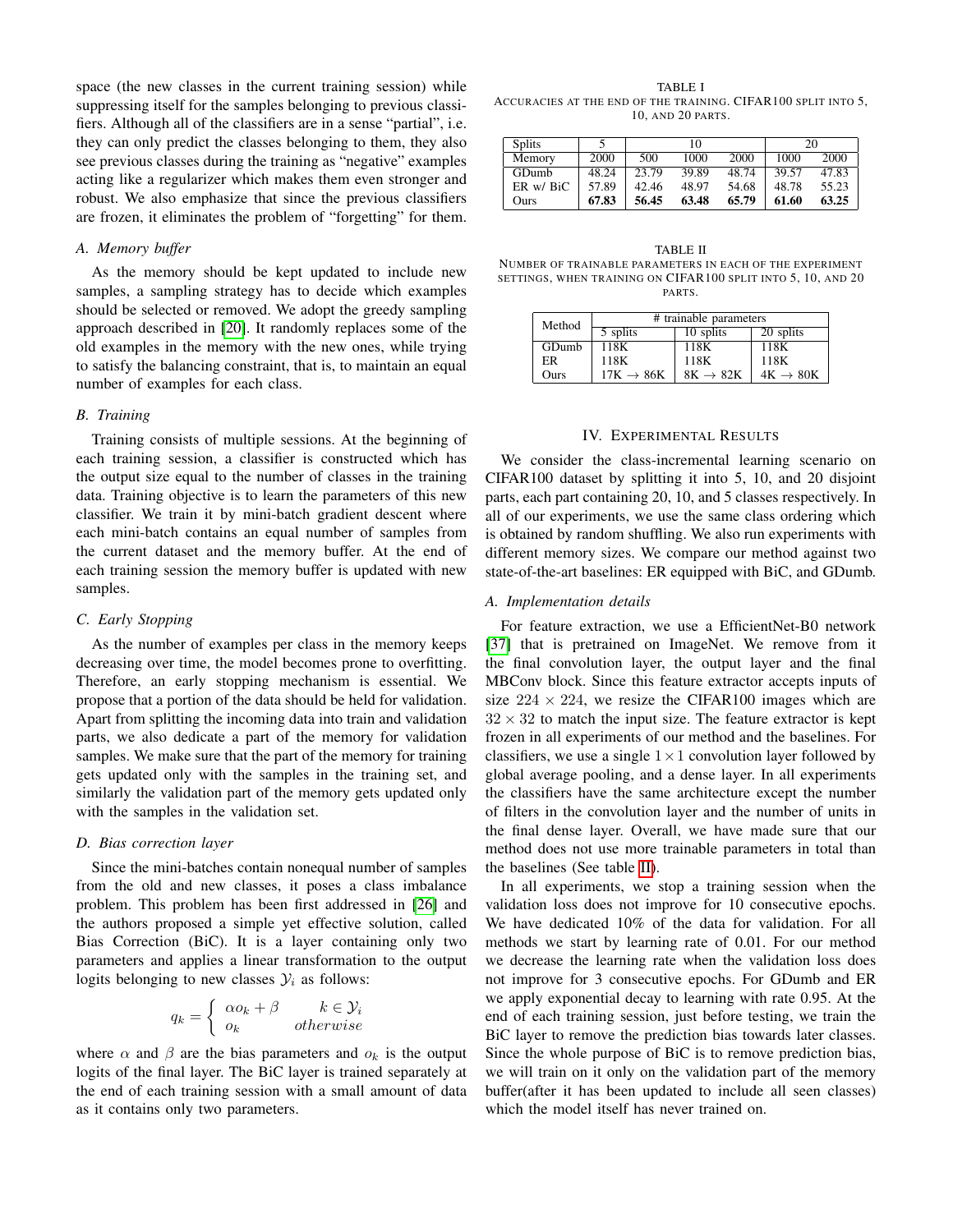

<span id="page-4-0"></span>Fig. 2. Accuracies at the end of each training session. CIFAR100 split into 5 parts.

## *B. Baselines*

GDumb and ER use the same architecture, they only differ in training. Gdumb only trains on memory samples. It updates the memory buffer at the beginning of each training session and then trains only on the memory buffer discarding the rest of the data. We also train a BiC layer at the end of each training session of ER. BiC layer is not necessary for GDumb due to the fact that it trains on balanced dataset, i.e., the memory buffer.

# *C. Analysis*

We test the models at the end of each training session over all classes that have been encountered so far. In table [I](#page-3-1) we report the accuracy at the end of the training in three different settings with varying memory buffer sizes (500, 1000, and 2000) and dataset splitting into 5 (Fig. [2\)](#page-4-0), 10 (Fig. [3\)](#page-4-1), and 20 (Fig. [4\)](#page-5-13) parts. In all settings we see a large gap in accuracy between our method and the second best method, ER. ER always outperforms GDumbs, as expected, because it trains on all available data and the early stopping mechanism that we introduced here prevents it from unnecessary training which causes more forgetting of past data.

We observe that the gap in accuracy tends to get larger when we shrink the memory buffer size. Our method still reaches a remarkable performance of 56.45% when memory size is 500 leaving a gap of 14% relative to the next method, ER. On the other hand, we see a large performance drop of GDumb. This is mainly because it is highly dependent on the memory size as it trains only on the memory samples. However, GDumb shows the least difference in performance when training with different dataset splittings, meaning that it might have an advantage in settings more close to online learning.

# *D. Ablation studies*

We conduct experiments to see if all components of our method are indeed important. The first component is that we





<span id="page-4-1"></span>Fig. 3. Accuracies at the end of each training session. CIFAR100 split into 10.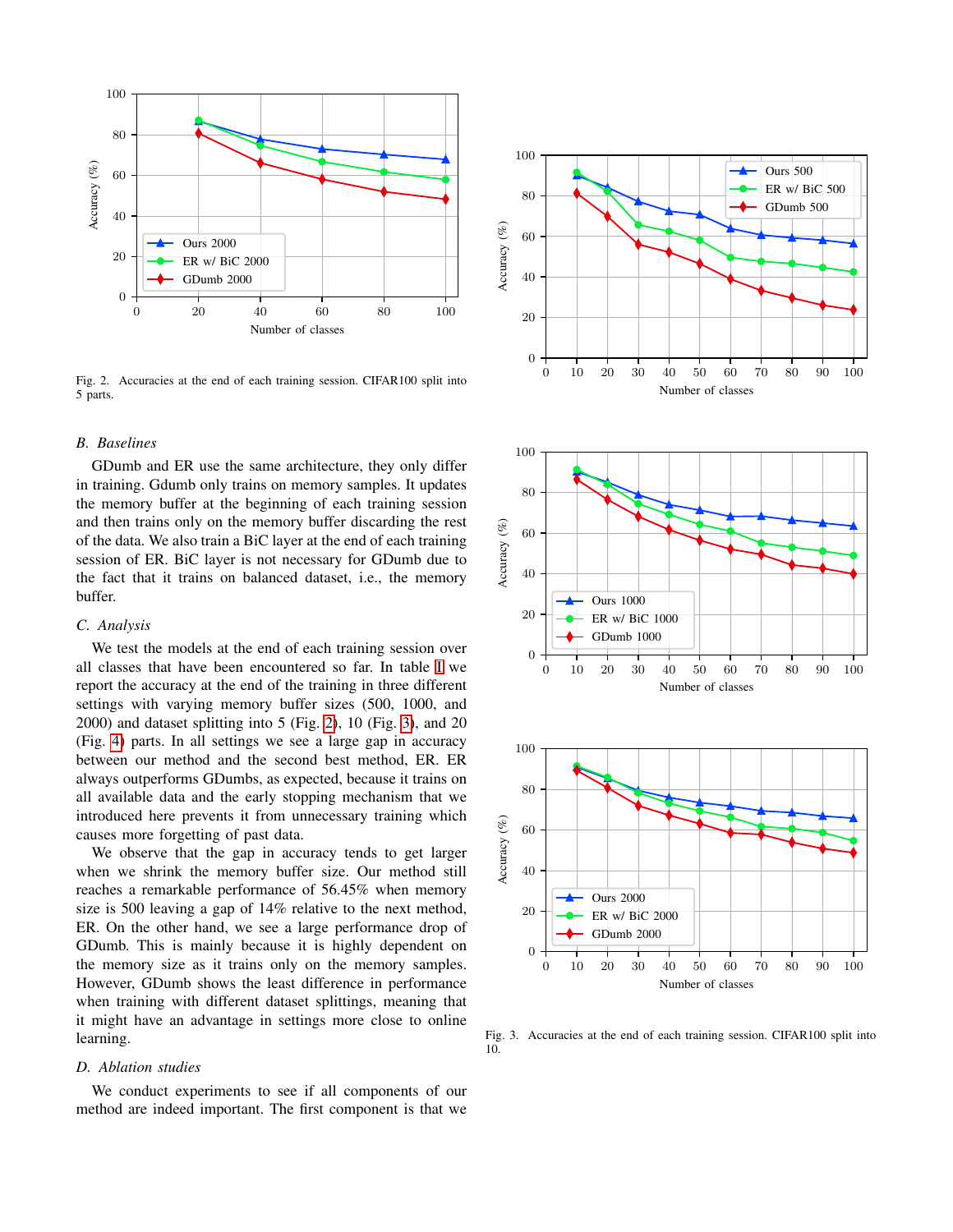



<span id="page-5-13"></span>Fig. 4. Accuracies at the end of each training session. CIFAR100 split into 20 parts.

freeze the classifiers after we train them so that in this way we believe the problem of "forgetting" is eliminated. Therefore we have conducted an experiment where we let our method to keep updating all classifiers. The second component is the additional BiC layer. Looking at the confusion matrices, we have observed a prediction bias towards the last group of classes which was a signal to incorporate BiC layer. We also present the results here where our method does not use a BiC layer. These experiments are conducted in the case of CIFAR100 split into 10 classes, and a memory buffer size of 2000. The reported results are in Table [III.](#page-5-14) We can see the benefit of using BiC layer, which confirms that our method would have some prediction bias without it. On the other hand, we can see a large drop in accuracy  $(65.79\% \rightarrow 57.04\%)$ when we allow updating our classifiers. Nevertheless, still the performance stays above the other two methods (looking at Table [I,](#page-3-1) 54.68% and 48.74% of ER and GDumb, respectively).

# V. CONCLUSION

In this paper, we proposed a new approach for classincremental learning. We tackled the problem by training a

<span id="page-5-14"></span>TABLE III ABLATION STUDIES TESTING OUR METHOD IN TWO ALTERNATIVE FORMS: (1) WITHOUT FREEZING THE CLASSIFIERS, AND (2) WITHOUT USING BIC LAYER.

| Method              | Accuracy % |
|---------------------|------------|
| Ours w/out freezing | 57.04      |
| Ours w/out BiC      | 62.86      |
| Ours                | 65.79      |

separate classifier for each new group of classes. By freezing these classifiers after they have been trained, we have limited the problem of "forgetting" and achieved big improvements over strong SOTA baselines. Our method consistently achieved better performance when tested on CIFAR100 learning different number of classes at a time.

## **REFERENCES**

- <span id="page-5-0"></span>[1] A. Khan and K. Fraz, "Post-training iterative hierarchical data augmentation for deep networks," *Advances in Neural Information Processing Systems*, vol. 33, 2020.
- <span id="page-5-1"></span>[2] A. R. Rivera, A. Khan, I. E. I. Bekkouch, and T. S. Sheikh, "Anomaly detection based on zero-shot outlier synthesis and hierarchical feature distillation," *IEEE Transactions on Neural Networks and Learning Systems*, 2020.
- <span id="page-5-2"></span>[3] K. Yakovlev, I. E. I. Bekkouch, A. M. Khan, and A. M. Khattak, "Abstraction-based outlier detection for image data," in *Proceedings of SAI Intelligent Systems Conference*. Springer, 2020, pp. 540–552.
- <span id="page-5-3"></span>[4] E. Batanina, I. E. I. Bekkouch, Y. Youssry, A. Khan, A. M. Khattak, and M. Bortnikov, "Domain adaptation for car accident detection in videos," in *2019 Ninth International Conference on Image Processing Theory, Tools and Applications (IPTA)*. IEEE, 2019, pp. 1–6.
- <span id="page-5-4"></span>[5] M. Bortnikov, A. Khan, A. M. Khattak, and M. Ahmad, "Accident recognition via 3d cnns for automated traffic monitoring in smart cities,' in *Science and Information Conference*. Springer, 2019, pp. 256–264.
- <span id="page-5-5"></span>[6] Y. Gavrilin and A. Khan, "Across-sensor feature learning for energyefficient activity recognition on mobile devices," in *2019 International Joint Conference on Neural Networks (IJCNN)*. IEEE, 2019, pp. 1–7.
- [7] K. Sozykin, S. Protasov, A. Khan, R. Hussain, and J. Lee, "Multilabel class-imbalanced action recognition in hockey videos via 3d convolutional neural networks," in *2018 19th IEEE/ACIS International Conference on Software Engineering, Artificial Intelligence, Networking and Parallel/Distributed Computing (SNPD)*. IEEE, 2018, pp. 146–151.
- <span id="page-5-6"></span>[8] A. M. Khan, Y.-K. Lee, S. Lee, and T.-S. Kim, "Accelerometer's position independent physical activity recognition system for long-term activity monitoring in the elderly," *Medical & biological engineering & computing*, vol. 48, no. 12, pp. 1271–1279, 2010.
- <span id="page-5-7"></span>[9] S. Protasov, A. M. Khan, K. Sozykin, and M. Ahmad, "Using deep features for video scene detection and annotation," *Signal, Image and Video Processing*, vol. 12, no. 5, pp. 991–999, 2018.
- <span id="page-5-8"></span>[10] M. Ahmad, A. M. Khan, M. Mazzara, S. Distefano, M. Ali, and M. S. Sarfraz, "A fast and compact 3-d cnn for hyperspectral image classification," *IEEE Geoscience and Remote Sensing Letters*, 2020.
- <span id="page-5-9"></span>[11] M. Ahmad, A. M. Khan, M. Mazzara, and S. Distefano, "Multi-layer extreme learning machine-based autoencoder for hyperspectral image classification." in *VISIGRAPP (4: VISAPP)*, 2019, pp. 75–82.
- <span id="page-5-10"></span>[12] M. Gusarev, R. Kuleev, A. Khan, A. R. Rivera, and A. M. Khattak, "Deep learning models for bone suppression in chest radiographs," in *2017 IEEE Conference on Computational Intelligence in Bioinformatics and Computational Biology (CIBCB)*. IEEE, 2017, pp. 1–7.
- <span id="page-5-11"></span>[13] A. Dobrenkii, R. Kuleev, A. Khan, A. R. Rivera, and A. M. Khattak, "Large residual multiple view 3d cnn for false positive reduction in pulmonary nodule detection," in *2017 IEEE conference on computational intelligence in bioinformatics and computational biology (CIBCB)*. IEEE, 2017, pp. 1–6.
- <span id="page-5-12"></span>[14] A. Khusainova, A. Khan, and A. R. Rivera, "Sart-similarity, analogies, and relatedness for tatar language: New benchmark datasets for word embeddings evaluation," *arXiv preprint arXiv:1904.00365*, 2019.